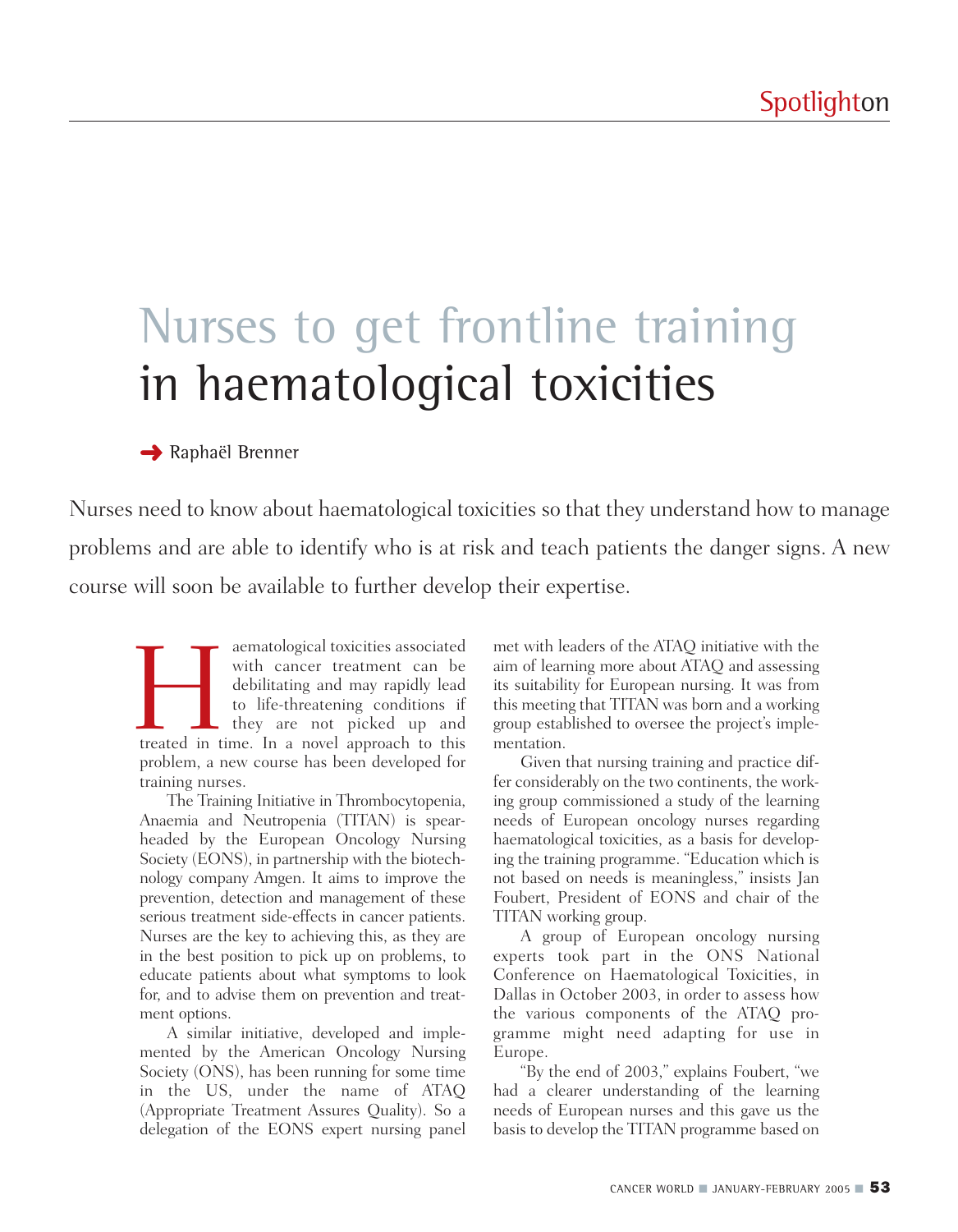

EONS President Jan Foubert played a lead role in developing the TITAN course

a common core curriculum and programme structure."

The next stage of implementation took place in 2004. EONS ran TITAN pilot courses in four countries (Ireland, France, the Netherlands and the UK) in collaboration with each country's national oncology nursing society.

### **ADAPTING THE US MODEL**

Differences in culture and education make it unworkable for EONS to simply copy and import the ATAQ programme from the US into Europe. North American oncology nurses tend to be better trained than their European counterparts and their areas of responsibility are not the same. There are also cultural differences within Europe itself, as well as significant differences in the training and roles of oncology nurses – notably regarding patient education.

The key to ensuring TITAN's success in Europe, says Foubert, was therefore to develop a programme able to deliver key messages to a wide-ranging audience, but flexible enough to be tailored to the needs of individual countries. For instance, in some countries, the course will be delivered by nurses and, in others, by physicians.

### **A WELCOME CHANCE TO LEARN**

The learning needs assessment group consistently found that, although nurses encounter haematological toxicity on a daily basis, few understand its importance. The study of nurses' learning needs showed that nurses are eager to develop their knowledge and welcome more responsibility for educating patients in the prevention and management of haematological toxicities.

"Most nurses say that they are responsible for patient education, but complain that they do not receive specific training in this area," notes Foubert.

"Nurses need to be confident in their knowledge, and this may be one of the great things TITAN offers them," says Shelley Dolan, nurse consultant for cancer and critical care at the Royal Marsden Hospital in London, and a member of the TITAN working group. "Let's not forget that nurses working in oncology are very busy with their clinical practice and suffer from a lack of continuing professional education. So, they clearly welcome evidence-based medicine updates in their field."

#### **THE PROGRAMME**

TITAN's objectives are to:

• Provide nurses with updated data on the impact of haematological toxicities on clinical

# "Nurses say that, while they are responsible for patient education, they receive no specific training"